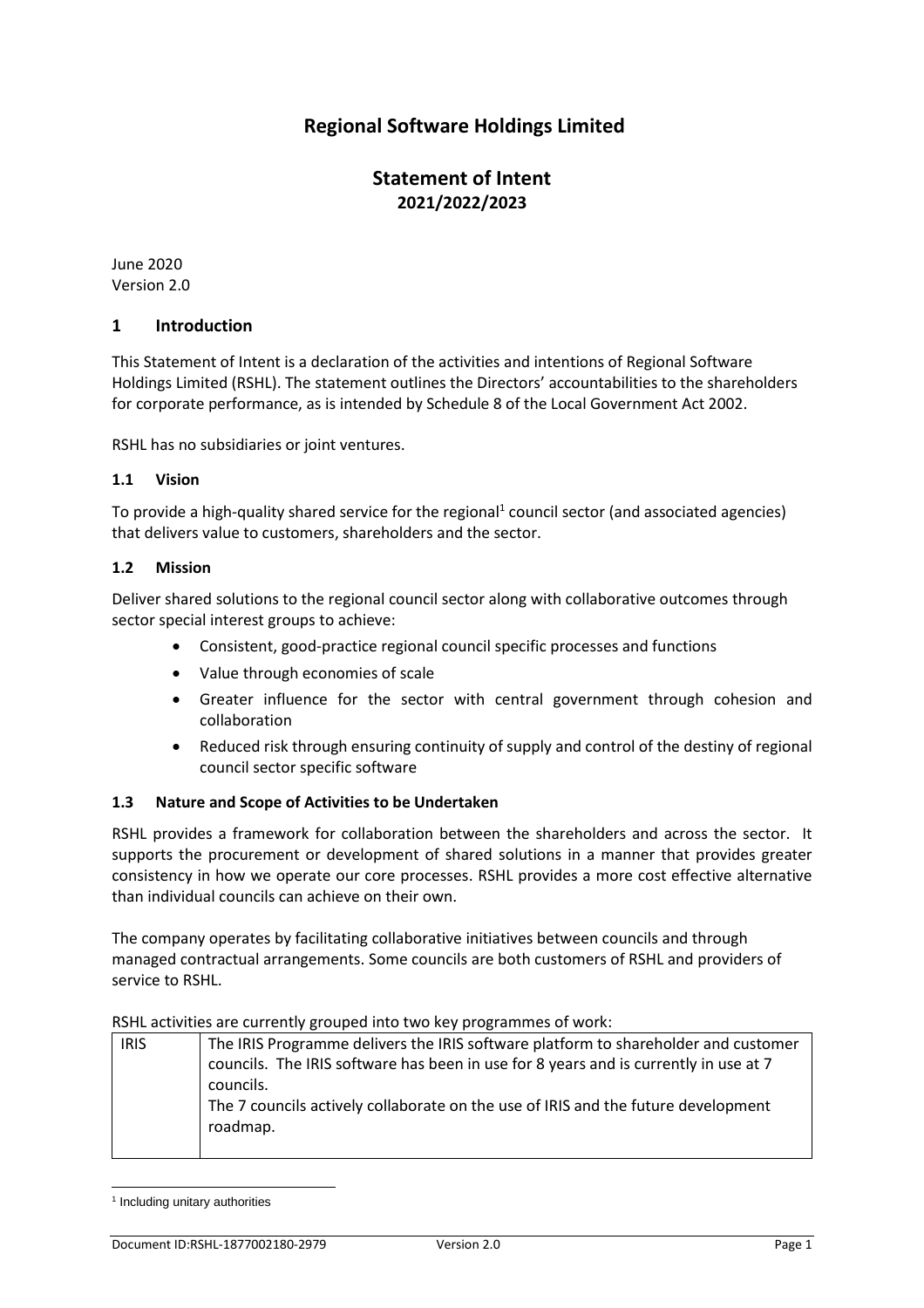|        | <b>IRIS Next Generation</b>                                                                                                                                                                                                                                                                                                                                                                                                                       |
|--------|---------------------------------------------------------------------------------------------------------------------------------------------------------------------------------------------------------------------------------------------------------------------------------------------------------------------------------------------------------------------------------------------------------------------------------------------------|
|        | RSHL and the member councils have determined that the IRIS software platform will                                                                                                                                                                                                                                                                                                                                                                 |
|        | need to be replaced within the next 3-5 years.                                                                                                                                                                                                                                                                                                                                                                                                    |
|        | The intention is that IRIS NextGen will be cloud based with better online and mobile<br>features. IRIS NextGen will be more efficient for staff and customers.                                                                                                                                                                                                                                                                                    |
|        | Along with the software solution, we anticipate implementing consistent "good<br>practice" processes for the sector.                                                                                                                                                                                                                                                                                                                              |
|        | Over the next two years, RSHL will identify:<br>The IRIS NextGen solution.                                                                                                                                                                                                                                                                                                                                                                        |
|        | A transition plan for existing users<br>$\bullet$                                                                                                                                                                                                                                                                                                                                                                                                 |
|        | A growth plan to attract new councils to the programme.<br>٠                                                                                                                                                                                                                                                                                                                                                                                      |
|        | The indicative budgets for 2021/22 and 2022/23 include increased member<br>contributions for the creation of IRIS NG. These contributions are subject to<br>shareholder approval in the 2021/22 and 2022/23 SOI. By February 2021 we will have<br>better information about costs, and options for financing these - however councils<br>are encouraged to consider inclusion of these indicative costs as part of their LTP<br>budgeting process. |
| ReCoCo | RSHL delivers collaborative technology projects for groups of regional councils under<br>the ReCoCo Programme. The ReCoCo programme is led by the Corporate and Finance<br>Special Interest Group.                                                                                                                                                                                                                                                |

### **1.4 Values**

In all RSHL decisions and interactions the Board and staff together with council participants who may be working within the RSHL framework will observe the following values and ethos:

- We are forward thinking and innovative
- We are responsive and deliver value
- We are professional and accountable
- We are flexible and open

### **1.5 Guiding Principles**

- The best decision is that which provides the best end result, primarily for participating councils and indirectly the communities they serve.
- Our solutions will be practical, appropriate to the scale of the problem and affordable
- Where appropriate we will utilise codes of practice and standards produced by industry groups
- All parties to any decision or interaction will be treated with respect, dignity, integrity, and honesty.

### **1.6 Possible Opportunities for Growth**

RSHL has extended its collaboration framework and service delivery beyond the scope of the IRIS software product.

- RSHL will deliver collaborative outcomes through the sector special interest groups.
- RSHL will work alongside the special interest groups to agree and deliver the collaborative work programme and this will operate on a cost recovery basis.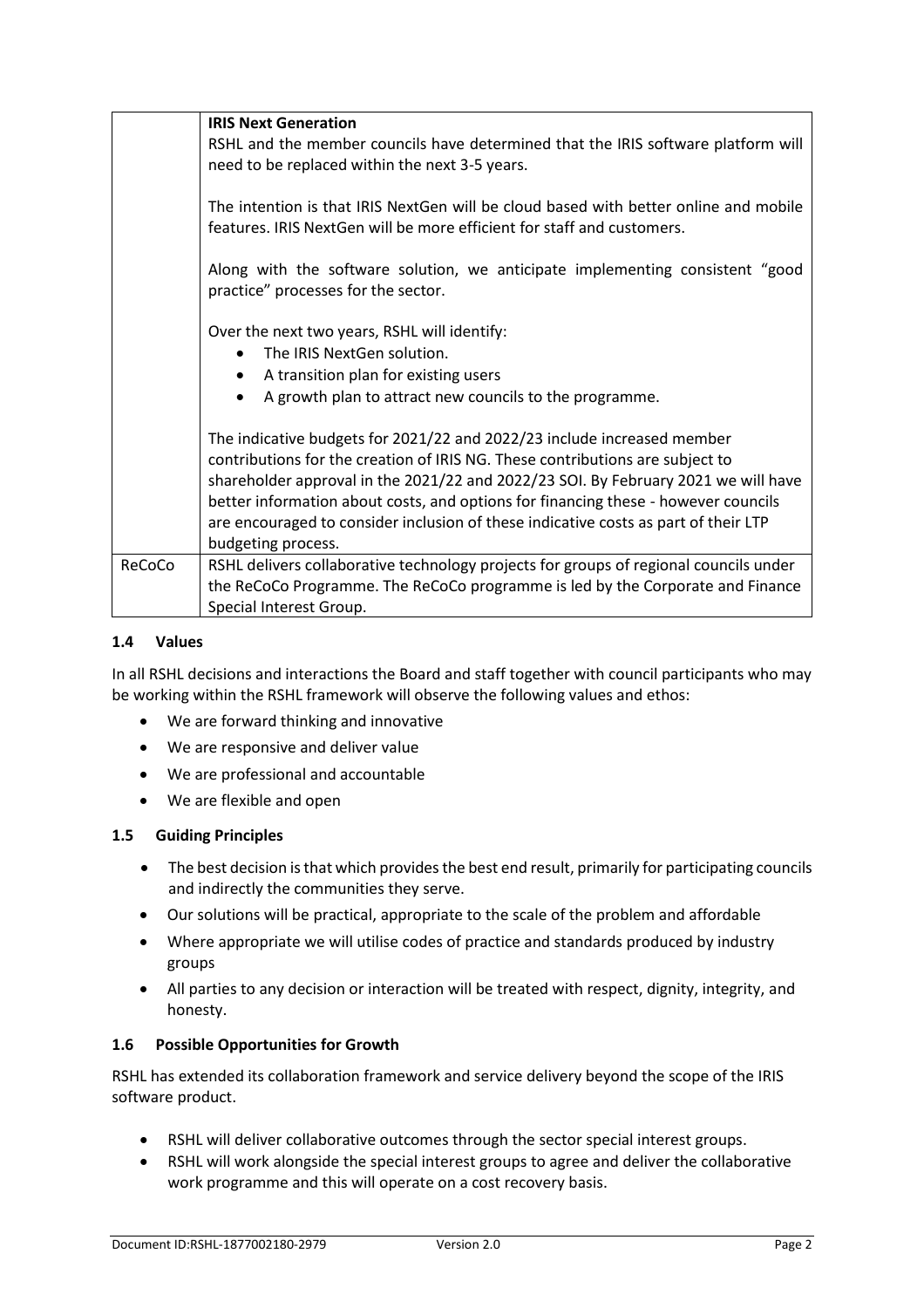• RSHL will provide a vehicle for delivering shared solutions and services to the sector in order to achieve consistent, good practice regional sector specific processes.

RSHL seeks to increase the value delivered to customers, shareholders and the sector.

RSHL will do this by attracting more councils to participate in collaborative projects under the IRIS and ReCoCo programmes of work. New opportunities will be identified, and priorities set in the Business Plan. Other opportunities may arise and be investigated on a case by case basis. New activities will require explicit Board approval.

RSHL will attract new councils to participate in defining and procuring the eventual replacement for IRIS.

The potential market for RSHL to offer products and services is New Zealand Regional Councils and Unitary Authorities.

### **2 Objectives**

The principal objective of RSHL is to deliver on the vision, mission and values.

The secondary objective of RSHL is to: 2

- a) achieve the objectives of its Shareholders, both commercial and non-commercial as specified in this Statement of Intent;
- b) be a good employer;
- c) exhibit a sense of social and environmental responsibility by having regard to the interests of the community in which the Company operates and by endeavouring to accommodate or encourage these when able to do so.

### **3 Board's Approach to Governance**

Members of RSHL's Board of Directors are appointed by the shareholders to govern and direct RSHL's activities. The Shareholders Agreement states that each shareholder has the right to appoint one Director, and that person will be the CEO, or a person nominated by the CEO.<sup>3</sup> The Constitution allows each Director to appoint an alternative director.<sup>4</sup> The Constitution also allows the Shareholders to appoint independent directors.<sup>5</sup> The Constitution requires that the Board collectively must have relevant knowledge and experience of finance, public bodies, management, governance, and IT management.<sup>6</sup>

The Board is the overall final body responsible for all decision-making within the company. The Board is accountable to its shareholders for the financial and non-financial performance of the company.

Directors' behaviour is to comply with Institute of Directors' standards for Code of Conduct. The purpose of the code is to clarify how the Board of Directors shall define and deal with:

- The role and fundamental obligations of the Board
- Independence and conflict of interest, including conflict with management

<sup>2</sup> From: Constitution of regional Software Holdings Ltd, Section 1.1

<sup>3</sup>RSHL Shareholders Agreement clause 4.1

<sup>4</sup> RSHL Constitution clause 8.3

<sup>5</sup> RSHL Constitution clause 8.4

<sup>6</sup> RSHL Constitution clause 8.6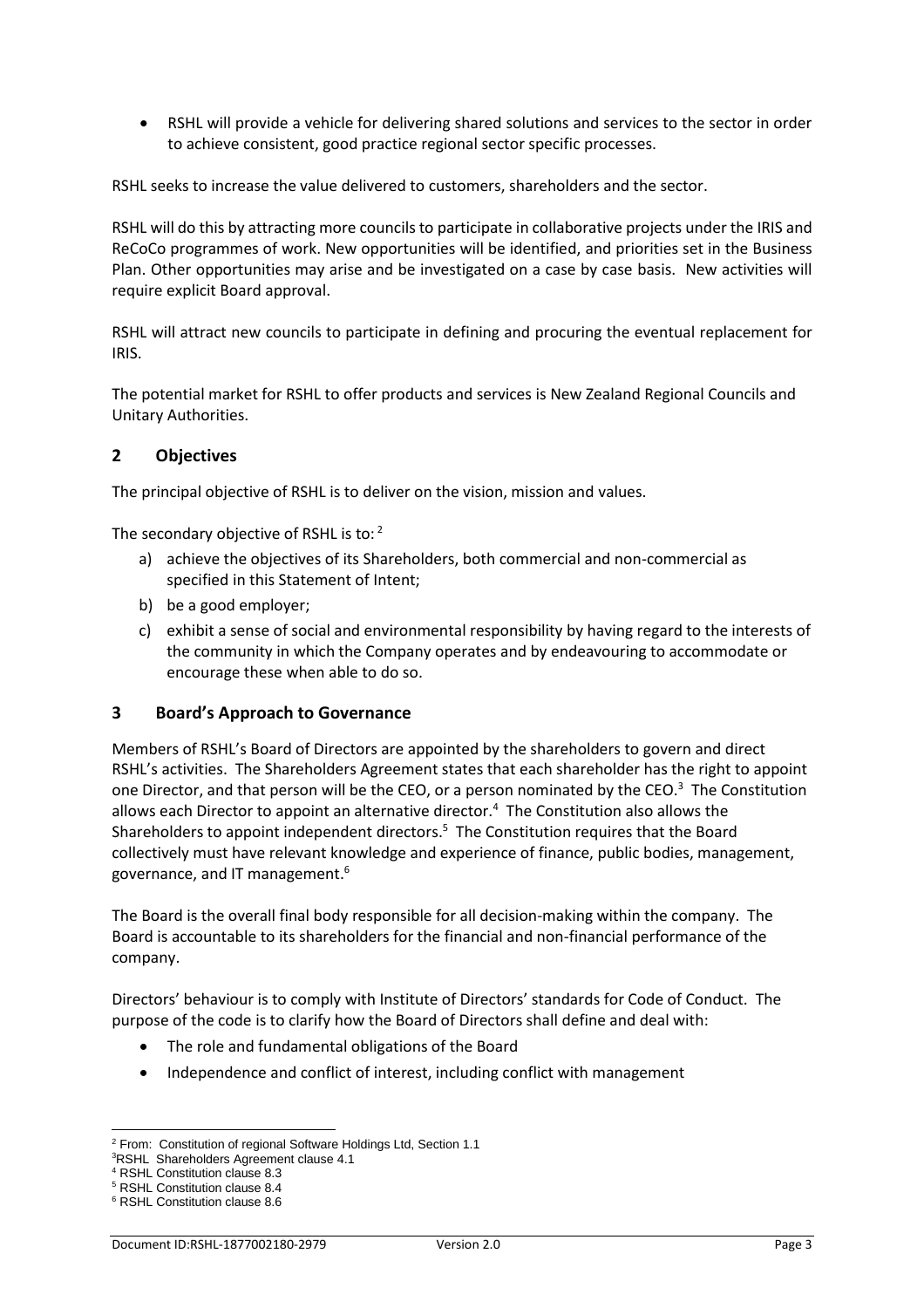- Board procedures, including the role of the Chairman and interaction with the General Manager
- Reliance on information and independent advice
- Confidentiality of company information
- Board and Director performance review and development

RSHL will conduct itself in accordance with its Constitution, its annual Statement of Intent agreed with shareholders, the provisions of the Local Government Act 2002 and the Companies Act 1993.

# **4 Ratio of Consolidated Shareholder's Funds to Total Assets**

It is intended that the proportion of equity to total assets be in excess of 60%.

# **5 Accounting Policies**

The financial statements of RSHL have been prepared in accordance with the requirements of the Local Government Act 2002 and the Companies Act 1993, which include the requirement to comply with New Zealand Generally Accepted Accounting Practice (NZGAAP).

The financial statements have been prepared in accordance with Tier 3 Public Benefit Entity (PBE) Standards.

Appendix 1 includes RSHL's Accounting Policies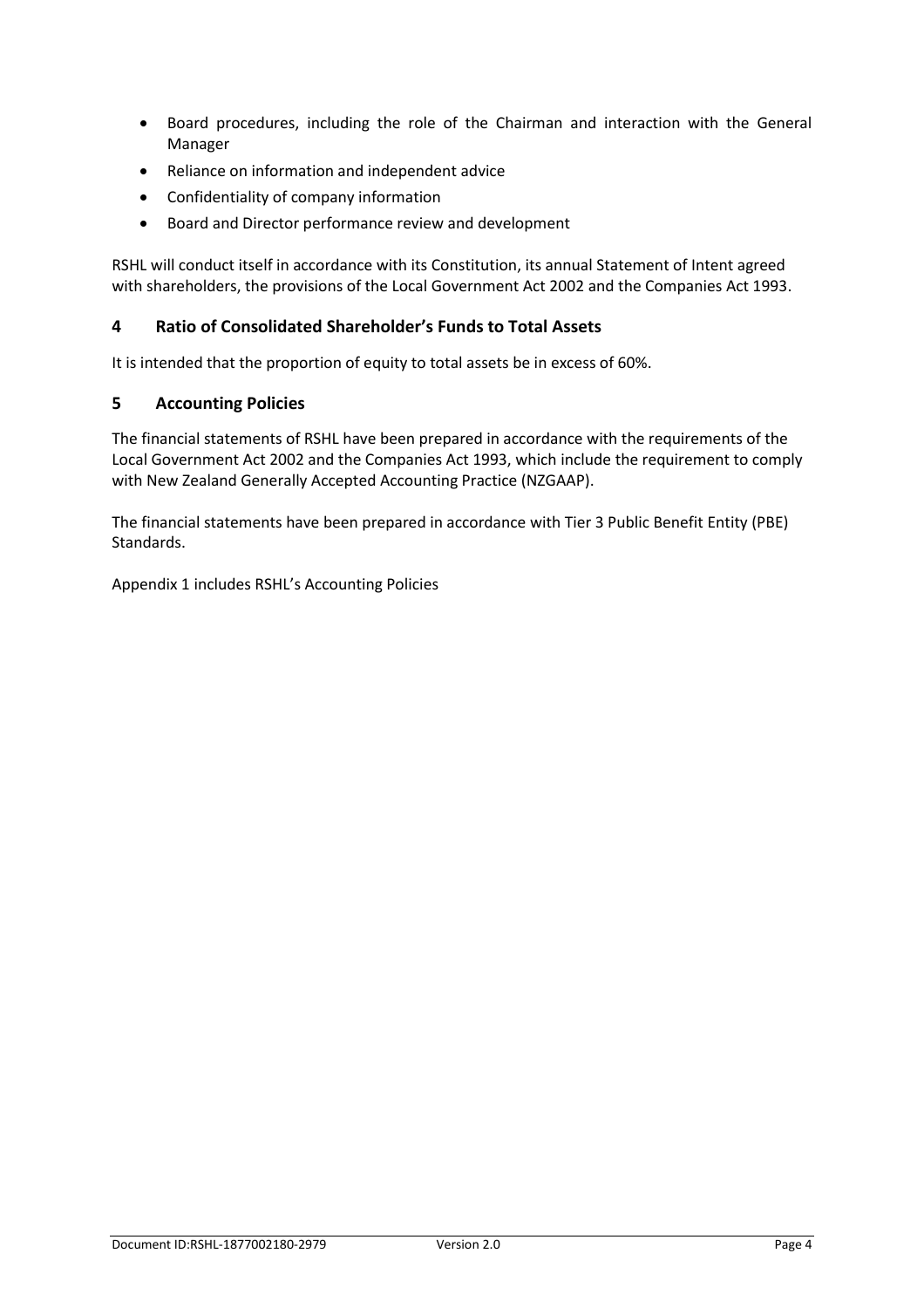# **6 Performance Targets and Other Measures**

Performance targets by which the success of the company may be judged in relation to its objectives are:

|               |                                                                                             | 2020/21           | 2021/22                             | 2022/23 |
|---------------|---------------------------------------------------------------------------------------------|-------------------|-------------------------------------|---------|
| Non Financial | Undertake an annual survey of IRIS users and                                                | Applies each year |                                     |         |
|               | shareholder/customer Councils in relation to                                                |                   |                                     |         |
|               | product performance, Datacom support and RSHL                                               |                   |                                     |         |
|               | support.                                                                                    |                   |                                     |         |
|               | Provide a summary of the survey results in the                                              |                   |                                     |         |
|               | annual report, including performance against the                                            |                   |                                     |         |
|               | baseline.                                                                                   |                   |                                     |         |
|               | Survey results to be the same or better than the                                            |                   |                                     |         |
|               | previous year.                                                                              |                   |                                     |         |
|               | Develop, approve, communicate and refine the                                                |                   | Applies in the 2020/2021 year only. |         |
|               | product strategy for IRIS and IRIS NG. Draft strategy                                       |                   |                                     |         |
|               | presented to the Board by 31 December 2020                                                  |                   |                                     |         |
|               | Prepare and adopt the annual IRIS major                                                     |                   | Applies each year                   |         |
|               | enhancement roadmap by 30 June for delivery in                                              |                   |                                     |         |
|               | the subsequent year.                                                                        |                   |                                     |         |
|               | Major Enhancement projects are completed within                                             |                   | Applies each year                   |         |
|               | approved budget or (for items in progress) on                                               |                   |                                     |         |
|               | track against their agreed timeline and budget at                                           |                   |                                     |         |
|               | 30 June of each year.                                                                       |                   |                                     |         |
|               | Budgets for support and minor enhancements are                                              |                   | Applies each year                   |         |
|               | approved by the Board by 30 June each year and                                              |                   |                                     |         |
|               | delivery within these budgets is effectively                                                |                   |                                     |         |
|               | managed by the Advisory Group and the General                                               |                   |                                     |         |
|               | Manager                                                                                     |                   |                                     |         |
| Financial     | RSHL will operate within approved budget, with                                              |                   | Applies each year                   |         |
|               | any material variations approved by the Board                                               |                   |                                     |         |
|               | Annual charges for shareholders and customers to                                            |                   | Applies each year                   |         |
|               | be at level approved by the Board and Shareholder                                           |                   |                                     |         |
|               | Councils based upon the approved operating                                                  |                   |                                     |         |
|               | budget and budgets for major and minor                                                      |                   |                                     |         |
|               | enhancements.                                                                               |                   |                                     |         |
|               |                                                                                             |                   |                                     |         |
| Growth        | Monitor the regional council sector market and                                              |                   | Applies each year                   |         |
|               | explore/respond to opportunities to expand the<br>customer and/or shareholder base of RSHL. |                   |                                     |         |
|               | Engage with councils in the sector to evaluate                                              |                   | Applies each year                   |         |
|               | options for the eventual replacement of the                                                 |                   |                                     |         |
|               | current IRIS software package. The objective is to                                          |                   |                                     |         |
|               | identify a solution that can be adopted by an                                               |                   |                                     |         |
|               | increasing number of councils in the sector.                                                |                   |                                     |         |
|               | Be a service delivery vehicle for wider regional                                            |                   | Applies each year                   |         |
|               | council sector and related bodies information                                               |                   |                                     |         |
|               | management projects (ReCoCo) and related shared                                             |                   |                                     |         |
|               | services. Projects to be delivered on time and on                                           |                   |                                     |         |
|               | budget as agreed in each of the Statements of                                               |                   |                                     |         |
|               | Work between RSHL and the ReCoCo Advisory                                                   |                   |                                     |         |
|               | Group.                                                                                      |                   |                                     |         |
|               |                                                                                             |                   |                                     |         |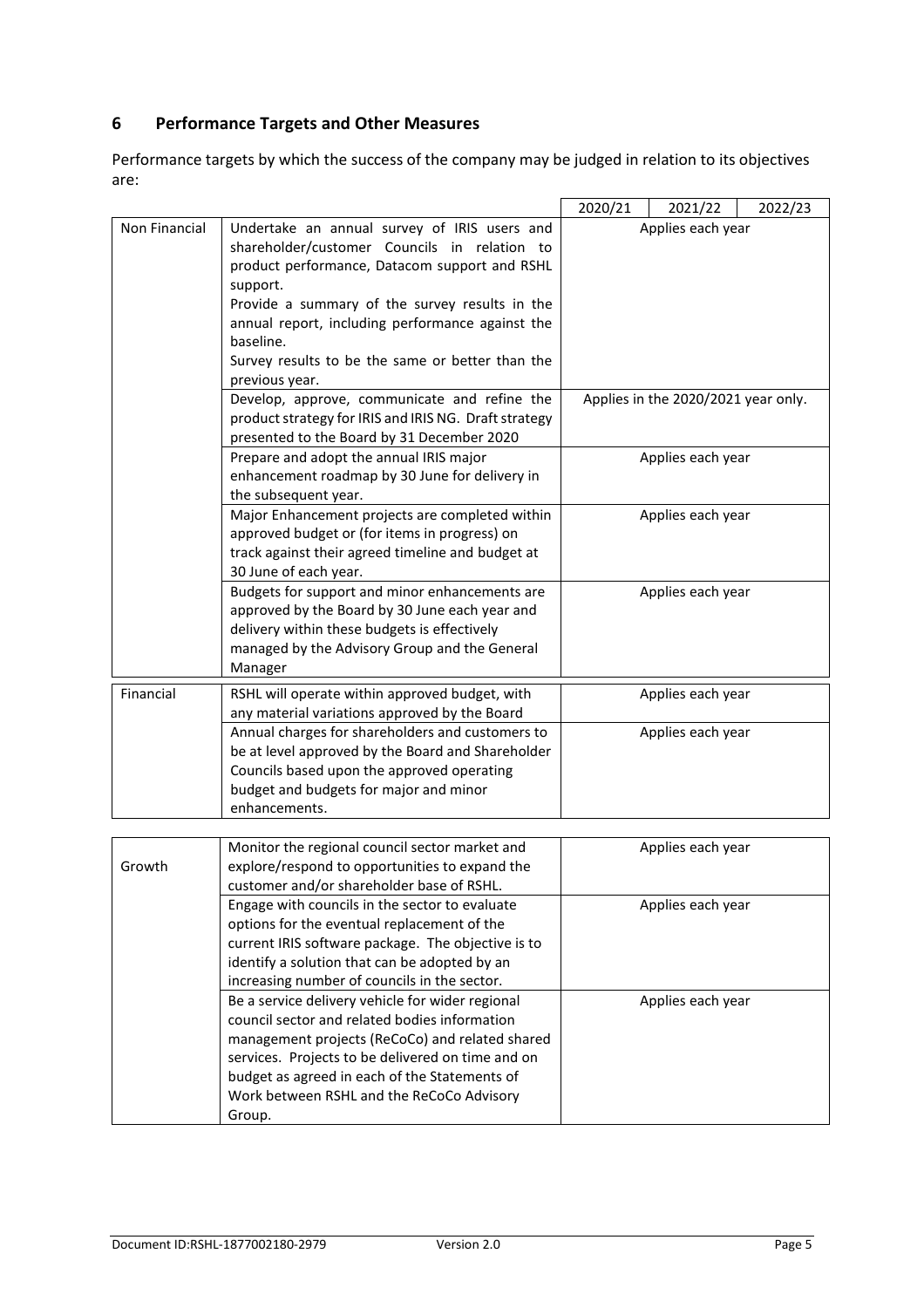# **7 Distribution of Profits to Shareholders**

RSHL does not have an objective to make a profit. It seeks to provide products and services at lower costs, and / or higher levels of service than shareholder councils can achieve on their own.

In order for RSHL to be subject to tax, generally it must meet the business test. Fundamental to this is a profit motive. Given the basis under which this CCO operates is to minimise the costs and generally operate on a cost recovery basis and that a pecuniary profit is not intended and highly unlikely, the lack of a profit motive is real.

The RSHL Shareholders Agreement states "If Operating Expenses for a fiscal year are less than the budgeted amount for such year, the Company will retain the funds for application to Operating Expenses for the subsequent fiscal year"<sup>7</sup>. Therefore there will not be a profit available for distribution.

# **8 Information to Be Provided to the Shareholders**

The company will deliver the following Statements to shareholders:

- Within two months of the end of the first half of the financial year the following unaudited statements: Statement of Financial Performance, Statement of Financial Position, Statement of Cashflows and Service Performance.
- Within two months of the end of the financial year the following audited statements: Statement of Financial Performance, Statement of Financial Position, Statement of Cashflows, Service Performance plus a summary of how the company has fared against its objectives and prospects for the next financial year, and a report on the company's medium to long-term plans.
- The Directors shall approve by 1 March of each year a Draft Statement of Intent for the consideration of shareholders. The Directors must then consider any comments on the Draft Statement of Intent that are made by the shareholders and deliver the completed Statement of Intent to the shareholders by 30 June each year
- Preparation of a draft Business Plan will begin each November, for the financial year that commences on the following June. This early preparation is to allow Shareholder Councils the ability to include any changes in Annual Fees, or any other form of financial impact, in their budget processes. The Board are to approve the business plan by the end of June prior to the commencement of the new financial year.
- Any new developments which have not been covered in the statement of corporate intent for the year. Including, but not limited to, an update on any outcomes arising from any changes in shareholding, including the effect on individual Council's shareholdings and apportionment of costs.
- Details of possible scenarios that might be foreseen that could result in annual fees increasing above approved budgets
- Any other information which would normally be available to a shareholder, thereby enabling the shareholder to assess the value of its investment in the company.

# **9 Procedures for Major Transactions and Other Acquisitions and Disposals**

The Company will not enter into major transactions as defined in Section 129(2) of the Companies Act 1993 without the consent of the shareholders.

<sup>7</sup> Shareholders Agreement, clause 7.4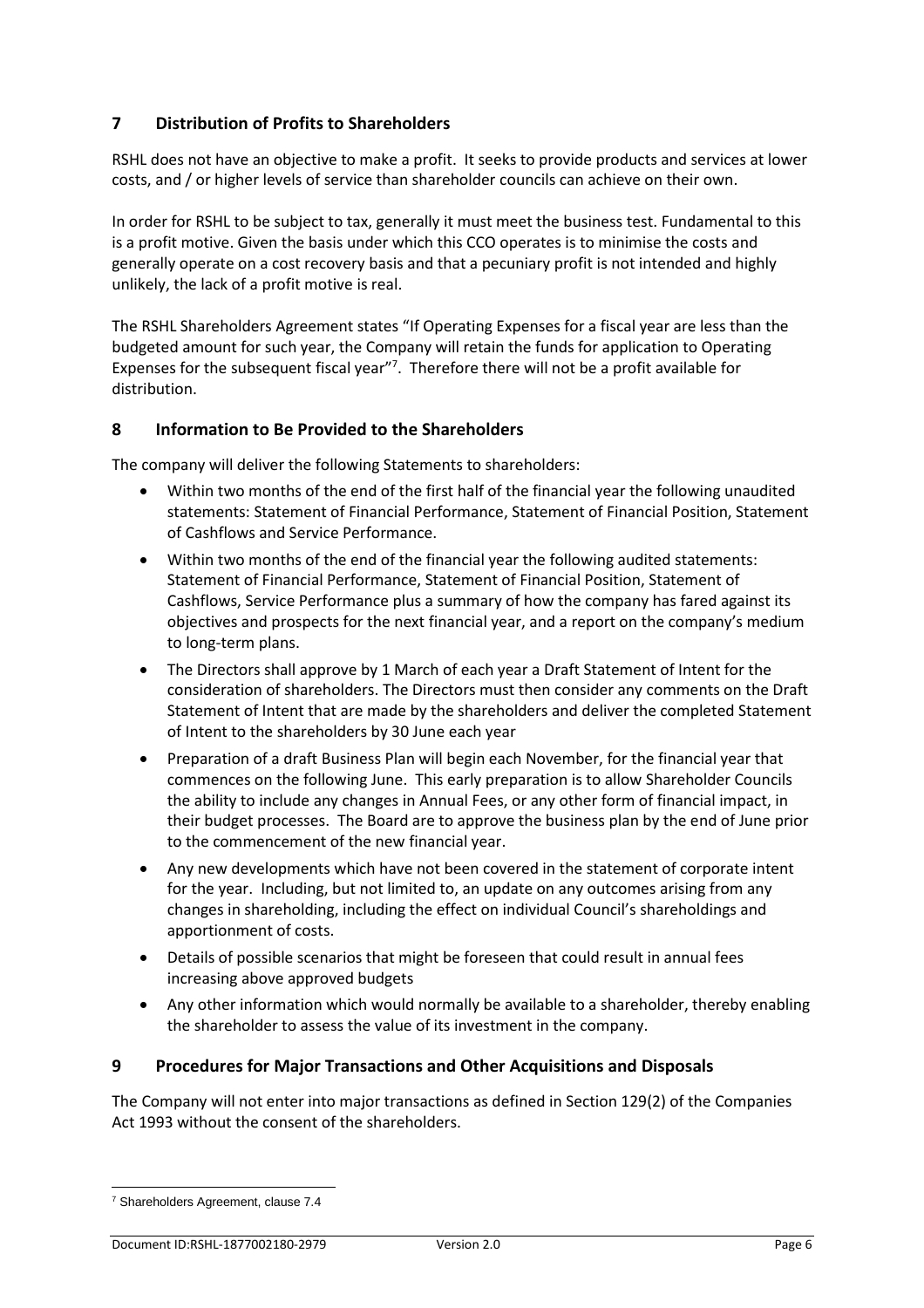# **10 Procedures for Issue of Shares**

The RSHL shareholder agreement requires the approval of the Shareholders holding at least of 75% of the shares for "the issuing or acquisition of any Shares or any change to the rights attaching to any Shares"<sup>8</sup>.

# **11 Activities for Which Compensation Is Sought**

Payment of an Annual Fee for IRIS will be sought from all customers of RSHL, which includes Shareholder Councils, for annual support and development fees, as set out in the License Agreement. The IRIS annual support fee also includes funding to cover the cost of running RSHL.

It is noted that other products or services may be delivered by RSHL. Any such services will only be delivered after the Directors have considered each individual business case including the proposed budget and agreed that the proposed service meets the objectives of RSHL.

Any ongoing activities to identify develop or procure additional products or services will be budgeted for in advance, subject to the business case. The subsequent recovery from one or more shareholder or customer councils will be agreed by the Directors on a case by case basis in accordance with the RSHL Constitution.

# **12 Estimate of Commercial Value of The Shareholder's Investment**

The Directors' estimate of the commercial value of the Shareholders' investment in RSHL is equal to the Shareholders' equity in the Company. Reassessment of the value of this shareholding shall be undertaken on or about 30 June each year.

The technologies used to develop the IRIS product will eventually reach the end of their useful life. From time to time, RSHL will need to reinvest to ensure the underlying technology remains fit for purpose and current. In the next three years, RSHL will identify the technologies for the next iteration of IRIS and the level of re-investment required. Future statements of intent will provide for this reinvestment. The impact on the residual value of the existing IRIS product will be reassessed at that time.

# **13 Shareholding**

Regional Software Holdings Limited (RSHL) was formed on 17 October 2012. At the time of formation the company issued 10,000 shares to its shareholders based on a previously agreed sizing formula. The following shareholding was agreed:

| <b>Shareholder</b>                 | Percentage | # of shares |
|------------------------------------|------------|-------------|
| <b>Waikato Regional Council</b>    | 32.75%     | 3,275       |
| <b>Northland Regional Council</b>  | 16.75%     | 1,675       |
| <b>Horizons Regional Council</b>   | 15.50%     | 1,550       |
| Taranaki Regional Council          | 15.50%     | 1,550       |
| <b>Southland Regional Council</b>  | 15.50%     | 1,550       |
| <b>West Coast Regional Council</b> | 4.00%      | 400         |

<sup>8</sup> *RSHL Subscription & Shareholders Agreement* Section 5.1 (b)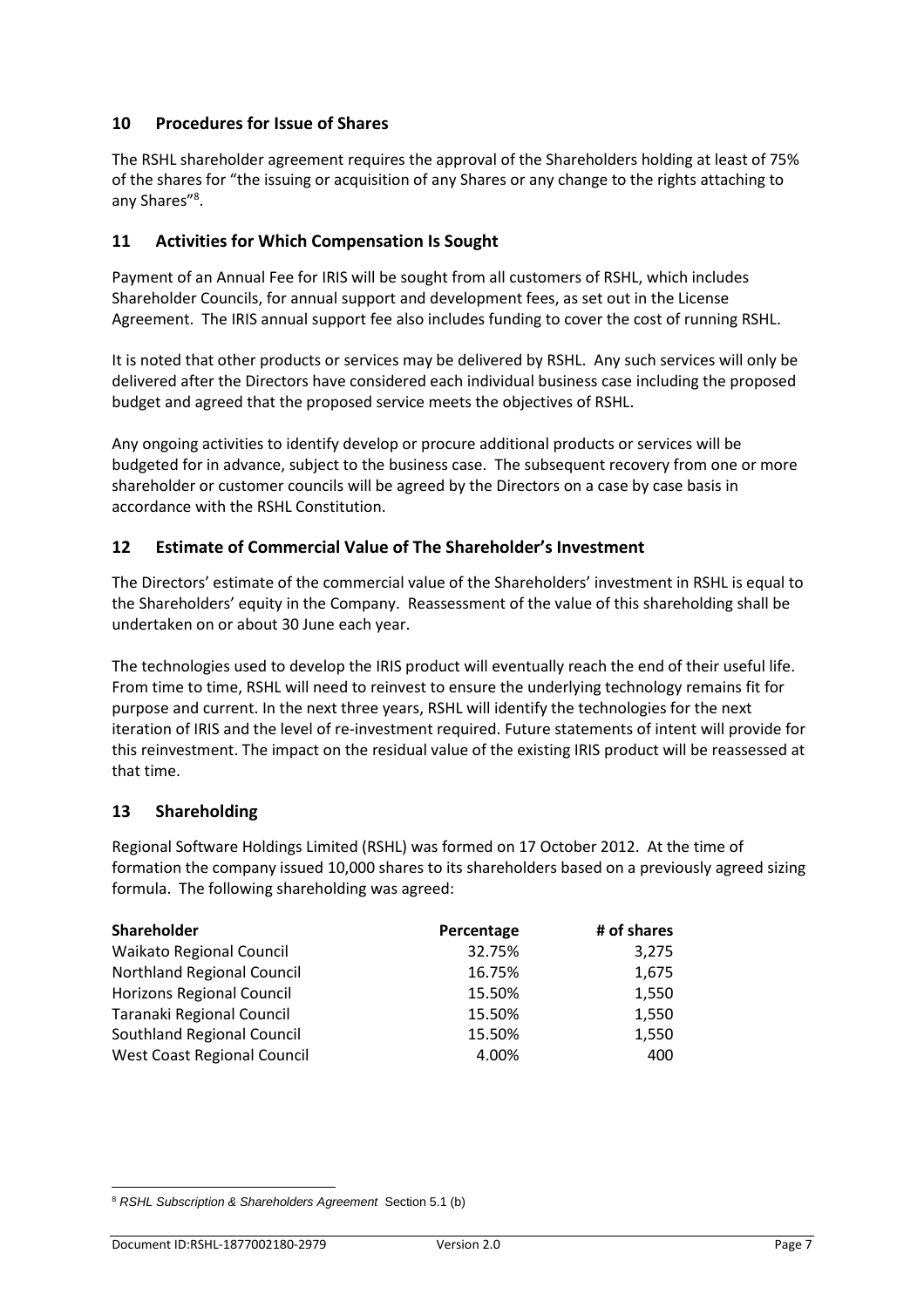# **Statement of Intent 2020-2021**

# **Regional Software Holdings Limited**

# **Statement of Financial Performance**

|                              | <b>Statement of Financial Performance</b>      |              |                |                       |                              |
|------------------------------|------------------------------------------------|--------------|----------------|-----------------------|------------------------------|
| For the 12 Months to 30 June |                                                |              |                |                       |                              |
| 2019/20<br><b>Budget</b>     |                                                | <b>Notes</b> | 2020/21<br>SOI | 2021/22<br>Indicative | 2022/23<br><b>Indicative</b> |
|                              | <b>Income</b>                                  |              |                |                       |                              |
| 1,139,931                    | <b>Members Contribution</b>                    |              | 1,196,928      | 1,747,514             | 2,516,420                    |
| 1,139,931                    |                                                |              | 1,196,928      | 1,747,514             | 2,516,420                    |
|                              | Other Income                                   |              |                |                       |                              |
| 600                          | <b>Interest Received</b>                       |              | 600            | 600                   | 600                          |
|                              | Saas                                           |              | 0              | 0                     | 0                            |
|                              | Cognise & Elearning licences                   |              | 0              | 0                     | 0                            |
| 65,905                       | <b>Council Specific Funding</b>                |              | 125,163        | 127,692               | 130,271                      |
| 151,432                      | <b>User Funding</b>                            |              | 154,612        | 157,735               | 160,921                      |
|                              | Sundry Income                                  |              | 0              | 0                     | 0                            |
| 1,357,868                    | <b>Total Income</b>                            |              | 1,477,303      | 2,033,541             | 2,808,213                    |
|                              | <b>Expenditure</b>                             |              |                |                       |                              |
|                              | Administration costs                           |              |                |                       |                              |
| 9,125                        | Administration costs                           |              | 10,322         | 10,373                | 10,420                       |
| 29,395                       | Accounting & Technical Support                 |              | 27,264         | 57,336                | 28,015                       |
| 5,900                        | Audit & Legal fees                             |              | 5,900          | 6,019                 | 6,141                        |
| 208,260                      | Datacom Support Services                       |              | 212,815        | 217,284               | 221,847                      |
| 150,000                      | <b>Technical Services</b>                      |              | 524,200        | 978,698               | 1,121,645                    |
| 20,000                       | <b>Environment Charges</b>                     |              | 22,000         | 22,444                | 22,898                       |
| 50,400                       | <b>Management Fees</b>                         |              | 190,400        | 190,400               | 190,400                      |
| 155,000                      | <b>Personnel Costs</b>                         |              | 158,255        | 161,452               | 164,713                      |
| 1,600                        | <b>Promotional Costs</b>                       |              | 16,000         | 1,600                 | 1,600                        |
| 30,600                       | Independent Director's Fees                    |              | 30,630         | 31,249                | 31,880                       |
| 9,000                        | <b>Travel &amp; Meeting Costs</b>              |              | 18,750         | 18,750                | 18,750                       |
| 77,905                       | Other Direct Software                          |              | 125,163        | 127,692               | 130,271                      |
| 1,042,970                    | Total administration costs                     |              | 1,341,699      | 1,823,297             | 1,948,581                    |
|                              | Sundry other costs                             |              |                |                       |                              |
| 786,423                      | Depreciation                                   |              | 900,438        | 920,438               | 990,438                      |
| 1,829,393                    | <b>Total expenditure:</b>                      |              | 2,242,137      | 2,743,735             | 2,939,018                    |
|                              | Surplus/ (Deficit) from RSHL Activities        |              | (764, 834)     | (710, 194)            | (130, 806)                   |
|                              | <b>ReCoCo Activity</b>                         |              |                |                       |                              |
|                              | <b>Income</b>                                  |              |                |                       |                              |
| 210,000                      | <b>Regional Sector Funding</b>                 |              | 220,000        | 220,000               | 220,000                      |
|                              | <b>Total Income</b>                            |              | 220,000        | 220,000               | 220,000                      |
|                              | <b>Expenses</b>                                |              |                |                       |                              |
| 110,000                      | Regional Sector Share Services Expenditure     |              | 220,000        | 220,000               | 220,000                      |
|                              | <b>Total expenditure:</b>                      |              | 220,000        | 220,000               | 220,000                      |
|                              | <b>Operating Surplus for ReCoCo Activities</b> |              | $\mathbf 0$    | $\mathbf 0$           | $\mathbf 0$                  |
| (471, 525)                   | Surplus/(Deficit) before Tax                   |              | (764, 834)     | (710, 194)            | (130, 806)                   |
|                              | <b>Income Tax Expenses</b>                     |              |                |                       |                              |
| (471, 525)                   | Surplus/(Deficit) after Tax                    |              | (764, 834)     | (710, 194)            | (130, 806)                   |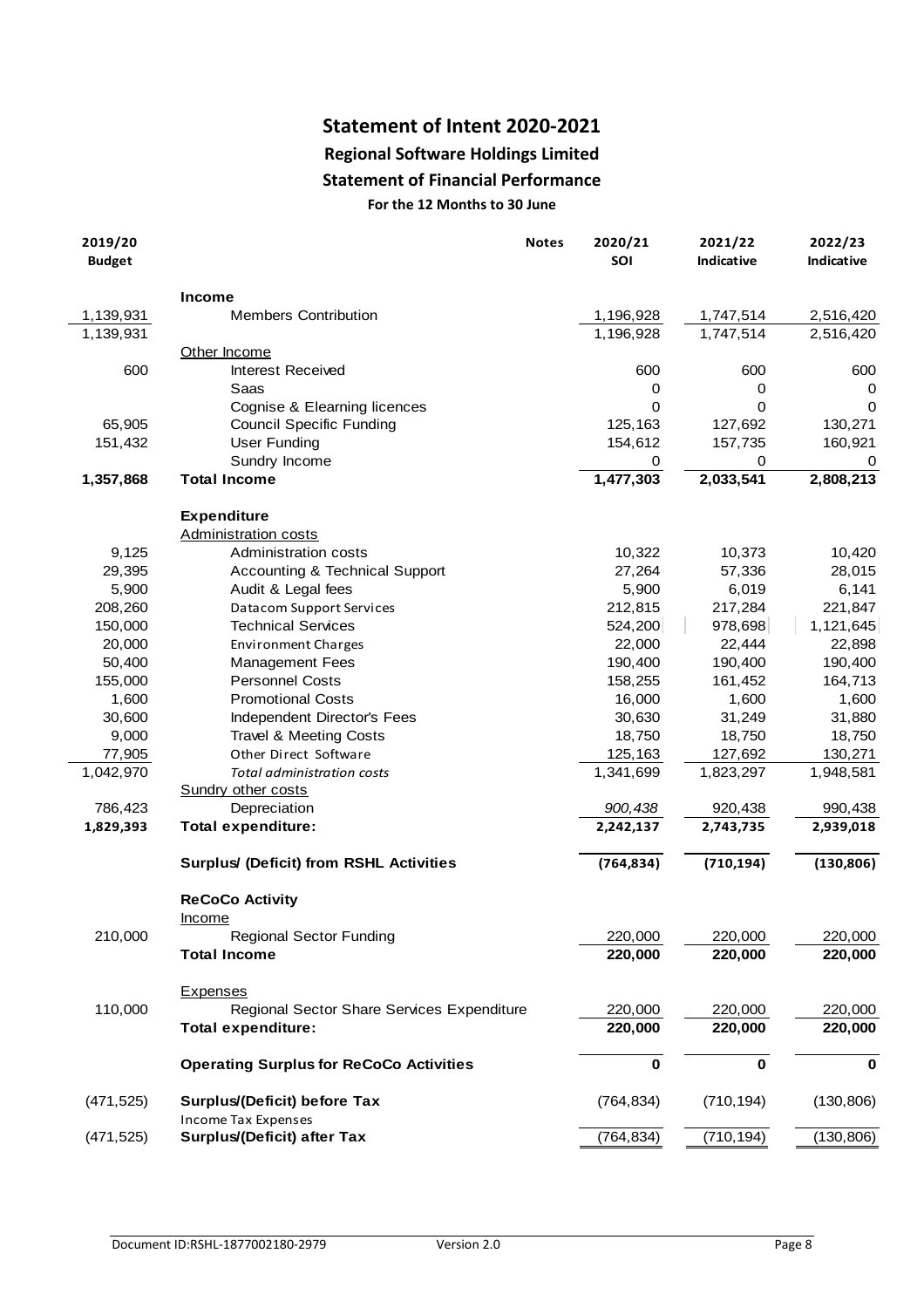# **Regional Software Holdings Limited Statement of Financial Position As at 30 June**

| 2019/20<br><b>Budget</b> |                                                          | <b>Notes</b> | 2020/21<br>SOI | 2021/22<br><b>Indicative</b> | 2022/23<br>Indicative |
|--------------------------|----------------------------------------------------------|--------------|----------------|------------------------------|-----------------------|
|                          | <b>ASSETS</b><br><b>Current assets</b>                   |              |                |                              |                       |
| 137,932                  | <b>Bank Accounts and Cash</b><br>Debtors and Prepayments |              | 630,630        | 140,874                      | 50,506                |
|                          | <b>Non Current Assets</b>                                |              |                |                              |                       |
| 5,202,007                | Property, Plant & Equipment                              |              | 3,518,909      | 3,298,471                    | 3,258,034             |
| 5,339,939                | <b>Total Assets</b>                                      |              | 4,149,539      | 3,439,346                    | 3,308,540             |
|                          | <b>LIABILITIES</b>                                       |              |                |                              |                       |
|                          | <b>Current liabilities</b>                               |              |                |                              |                       |
|                          | Creditors and Accrued Expenses                           |              | 0              | $\mathbf 0$                  | $\mathbf 0$           |
|                          | Income Received in Advance                               |              | $\frac{0}{0}$  | 0                            | $\,0\,$               |
| $\Omega$                 | <b>Total liabilities</b>                                 |              |                | $\overline{0}$               | $\mathbf 0$           |
| 5,339,939                | <b>NET ASSETS</b>                                        |              | 4,149,539      | 3,439,346                    | 3,308,540             |
|                          | <b>REPRESENTED BY:</b>                                   |              |                |                              |                       |
| 2019/20                  |                                                          |              | 2020/21        | 2021/22                      | 2022/23               |
| <b>Budget</b>            |                                                          |              | SOI            | <b>Indicative</b>            | <b>Indicative</b>     |
|                          | <b>Equity</b>                                            |              |                |                              |                       |
| 5,149,150                | Equity                                                   |              | 5,149,150      | 5,149,150                    | 5, 149, 150           |
| (0)                      | <b>Current Year Earnings</b>                             |              | (764, 834)     | (710, 194)                   | (130, 806)            |
| 190,790                  | <b>Retained Earnings</b>                                 |              | (234, 777)     | (999, 611)                   | (1,709,805)           |
| 5,339,939                | <b>Total Equity</b>                                      |              | 4,149,539      | 3,439,345                    | 3,308,540             |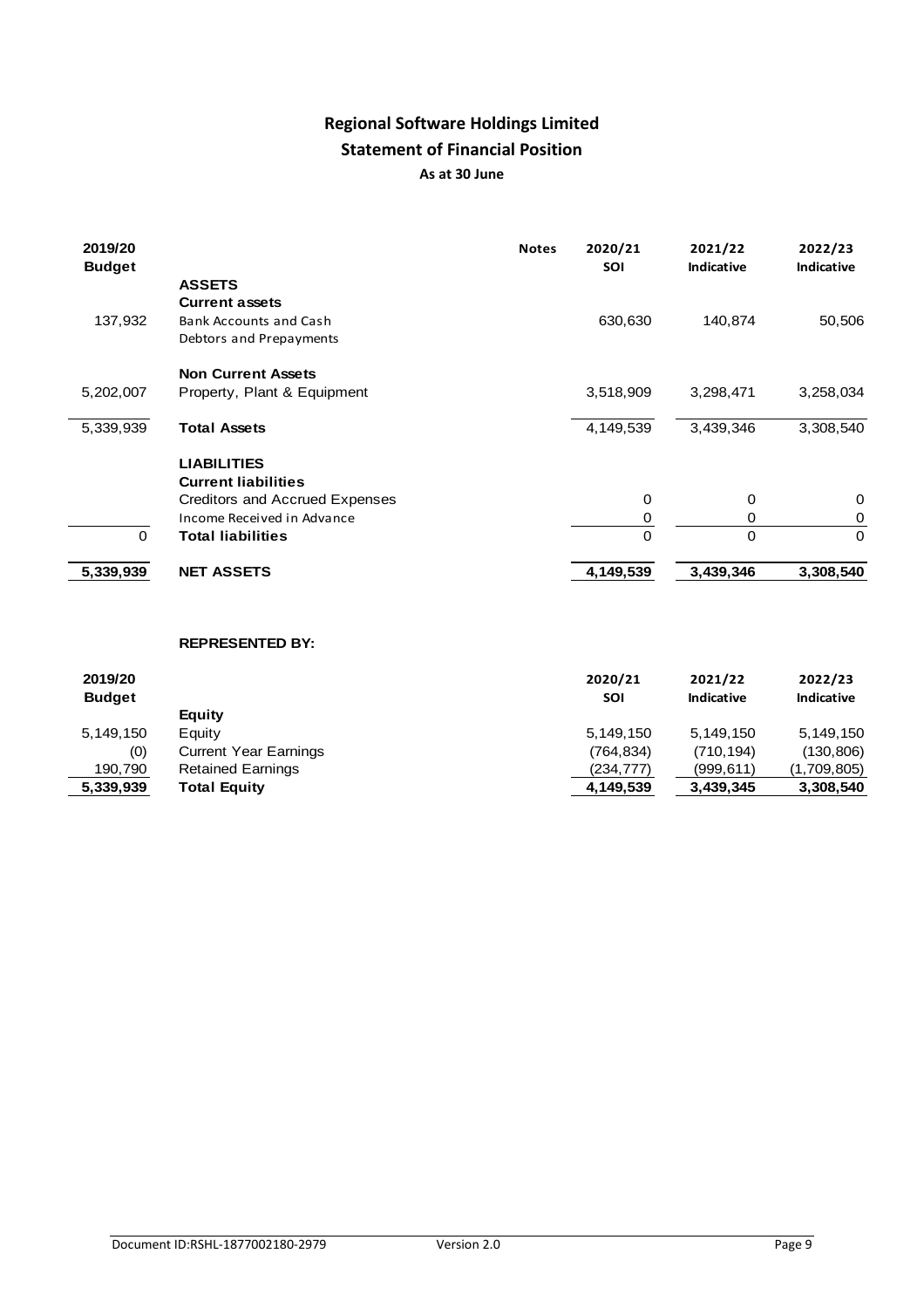# **Regional Software Holdings Limited**

# **Statement of Cash Flows**

### **For the 12 Months to 30 June**

|                          | <b>Statement of Cash Flows</b>                                   |              |                       |                              |                              |
|--------------------------|------------------------------------------------------------------|--------------|-----------------------|------------------------------|------------------------------|
|                          | For the 12 Months to 30 June                                     |              |                       |                              |                              |
| 2019/20<br><b>Budget</b> |                                                                  | <b>Notes</b> | 2020/21<br><b>SOI</b> | 2021/22<br><b>Indicative</b> | 2022/23<br><b>Indicative</b> |
|                          | <b>Cashflows from Operating Activities</b>                       |              |                       |                              |                              |
|                          | Cash received from:                                              |              |                       |                              |                              |
| 361,432                  | Receipts from customers                                          |              | 374,612               | 377,735                      | 380,921                      |
| 1,205,836                | Shareholder contributions                                        |              | 1,322,091             | 1,875,206                    | 2,646,691                    |
| 600                      | Interest                                                         |              | 600                   | 600                          | 600                          |
|                          | Income Tax Paid (refunded)                                       |              | 0                     | 0                            | 0                            |
| 1,567,868                | <b>Total Operating Receipts</b><br>Cash applied to:              |              | 1,697,303             | 2,253,541                    | 3,028,213                    |
| 857,185                  | Payments to suppliers                                            |              | 1,561,699             | 2,043,297                    | 2,168,581                    |
|                          | Income Tax Paid (refunded)                                       |              | 0                     | 0                            | 0                            |
|                          | Interest W/holding tax paid                                      |              | 0                     | 0                            | 0                            |
| 857,185                  | <b>Total Operating Payments</b>                                  |              | 1,561,699             | 2,043,297                    | 2,168,581                    |
| 710,683                  | Net cash from operating                                          |              | 135,604               | 210,244                      | 859,632                      |
|                          |                                                                  |              |                       |                              |                              |
|                          | <b>Cashflow from Investing Activities</b><br>Cash received from: |              |                       |                              |                              |
| 0                        | Sale of Fixed Assets                                             |              | 0                     | 0                            | 0                            |
|                          | <b>Investment Maturities</b>                                     |              | $\boldsymbol{0}$      | 0                            | $\mathbf 0$                  |
| 0                        | <b>Total Investment Receipts</b>                                 |              | $\mathbf 0$           | $\bf{0}$                     | $\bf{0}$                     |
|                          | Cash applied to:                                                 |              |                       |                              |                              |
| 600,000                  | Purchase of Fixed/ Intangible assets                             |              | 200,000               | 700,000                      | 950,000                      |
|                          | Investment deposits                                              |              | 0                     | 0                            | 0                            |
| 600,000                  | <b>Total Investment Payments</b>                                 |              | 200,000               | 700,000                      | 950,000                      |
| (600,000)                | Net cash from investing                                          |              | (200, 000)            | (700,000)                    | (950,000)                    |
|                          | <b>Cashflow from Financing Activities</b><br>Cash received from: |              |                       |                              |                              |
| 0                        | Capital contributions                                            |              | $\boldsymbol{0}$      | 0                            | 0                            |
| 0                        | Investment maturities                                            |              | 0                     | 0                            | 0                            |
| $\pmb{0}$                | <b>Total Financing Receipts</b>                                  |              | $\mathbf 0$           | $\mathbf 0$                  | $\mathbf 0$                  |
|                          | Cash applied to:                                                 |              |                       |                              |                              |
|                          | Capital repaid                                                   |              |                       |                              |                              |
| $\mathsf 0$              | <b>Total Financing Payments</b>                                  |              | $\pmb{0}$             | $\mathbf 0$                  | 0                            |
| $\mathbf 0$              | Net cash from financing                                          |              | $\bf{0}$              | $\bf{0}$                     | $\bf{0}$                     |
| 110,683                  | Net increase (decrease) in cash-flow for the year                |              | (64, 396)             | (489, 756)                   | (90, 368)                    |
| 402,865                  | Opening cash balance                                             |              | 695,026               | 630,630                      | 140,874                      |
| 513,548                  | <b>Closing cash balance</b>                                      |              | 630,630               | 140,874                      | 50,506                       |
|                          | Made up of:                                                      |              |                       |                              |                              |
| 25,000                   | Current account                                                  |              | 25,000                | 25,000                       | 25,000                       |
| 488,548                  | Auto-call account                                                |              | 605,630               | 115,874                      | 25,506                       |
| 513,548                  |                                                                  |              | 630,630               | 140,874                      | 50,506                       |
|                          |                                                                  |              |                       |                              |                              |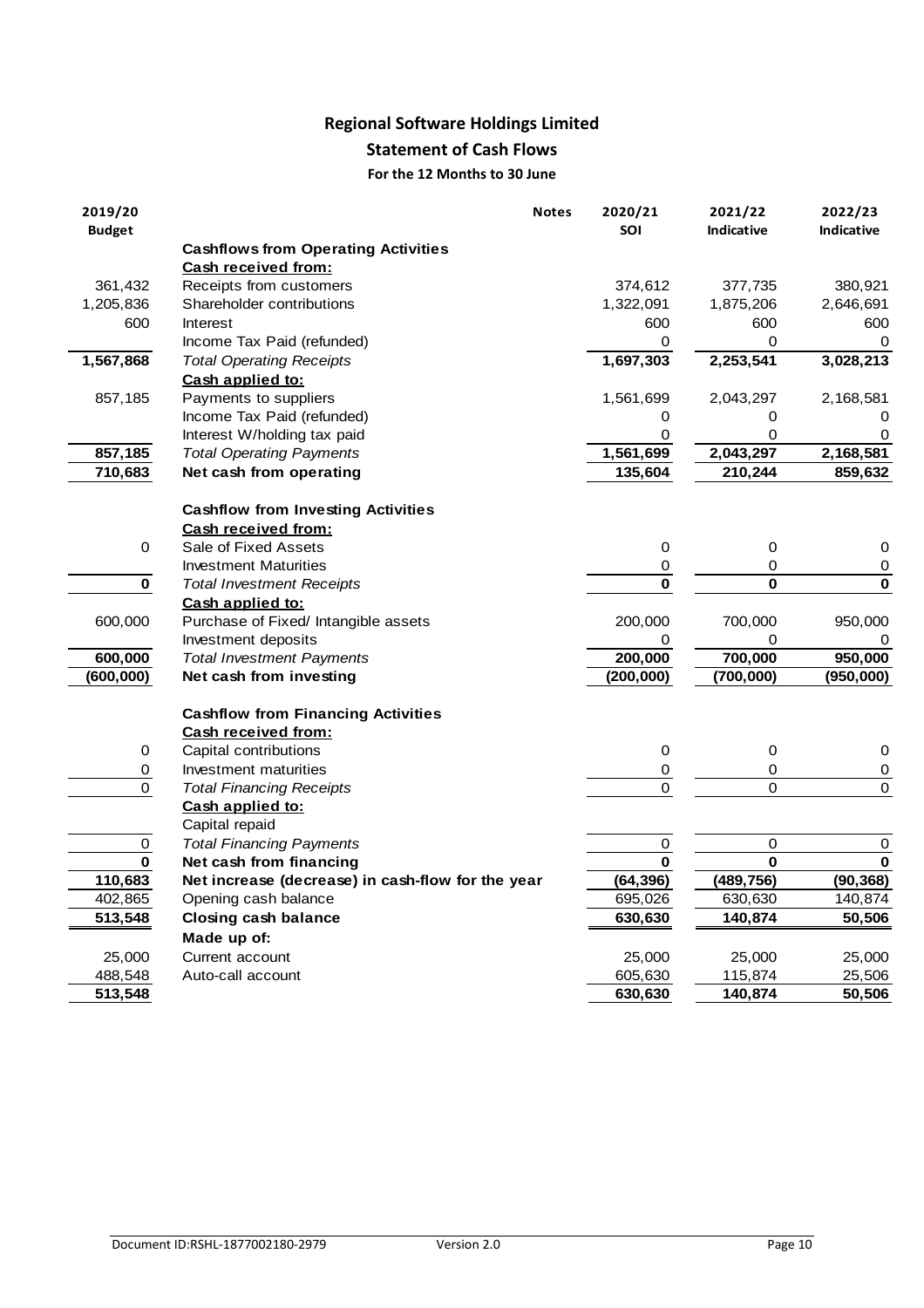# **Appendix 1: Accounting Policies**

### **1 General Information**

### **Reporting Entity**

Regional Software Holdings Limited (RSHL) is a Council Controlled Organisation (CCO), owned by Waikato Regional Council (32.75%) Northland Regional Council (16.75%) Horizons Regional Council (15.50%) Taranaki Regional Council (15.50%) Southland Regional Council (15.50%) and West Coast Regional Council (4.00%.) RSHL was incorporated on 17 October 2012.

RSHL was primarily incorporated for the purposes of managing the investment and development of IRIS Software, and has designated itself a Public Benefit Entity (PBE), in keeping with the designation of the shareholders.

### **Public Benefit Entity Simple Format Reporting**

RSHL qualifies for Public Benefit Simple Format Reporting – Accrual (PBE-SFR-A) on the basis that the Company does not have publically accountable (as defined) and has total annual expenses of less than \$2 million.

### **Basis of Preparation of the Financial Statements**

The prospective financial statements have been prepared on the going concern basis, and the accounting policies have been applied consistently throughout the period. The financial statements will be prepared on a historical cost basis.

### **Statement of Compliance**

The prospective financial statements of RSHL have been prepared in accordance with the requirements of the Local Government Act 2002 and the Companies Act 1993, which include the requirement to comply with New Zealand Generally Accepted Accounting Practice (NZGAAP).

The financial statements have been prepared in accordance with Tier 3 Public Benefit Entity (PBE) Standards.

These prospective financial statements comply with PBE Standards.

### **Presentation Currency and Rounding**

The prospective financial statements have been prepared in New Zealand dollars and there will be rounding in the numbers in the financial statements, as the financial model used calculates to the cent but the annual report is rounded to the nearest dollar.

The functional currency of RSHL is New Zealand dollars.

The reporting period for these prospective financial statements is the year ending 30 June.

### **2 Summary of Significant Accounting Policies**

#### **Revenue**

Revenue is measured at the fair value of consideration received or receivable.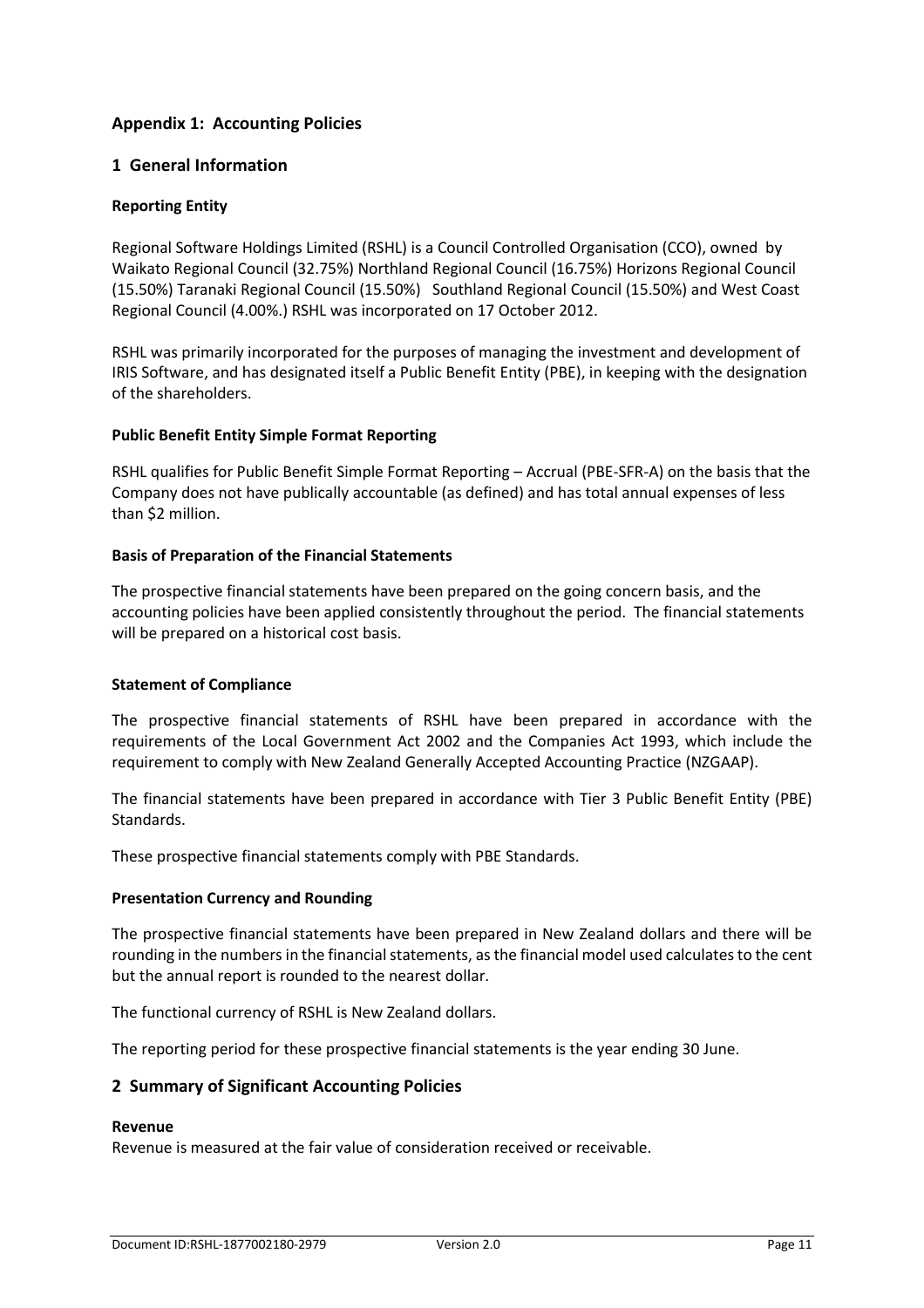Members Contributions and Other forms of Revenue (excluding investment revenue), including fees, charges, and other revenues are recognised on an accrual basis.

Interest revenue is recorded as it is earned.

### **Expenditure**

Expenditure is recognised on an accrual basis when the service was provided, or the goods received.

Costs associated with maintaining the IRIS software suite are recognised as an expense when incurred.

### **Bank Accounts and Cash**

Cash and cash equivalents include cash on hand, on demand or call deposits, other short-term deposits with original maturities of three months or less, and bank overdrafts.

Bank overdrafts are presented as a current liability in the Statement of Financial Position.

#### **Debtors**

Debtors are initially recorded at the amount owed. When it is likely the amount owed (or some portion) will not be collected, a provision for impairment is recognised and the loss is recorded as a bad debt expense.

### **Inventories**

Inventory is initially recorded at cost. Goods held for sale are subsequently measured at the lower of cost and their selling process. Goods for use or distribution are subsequently measured at cost and written down if they become obsolete.

#### **Goods and Services Tax (GST)**

RSHL is registered for GST; these financial statements are presented net of GST, except for receivables and payables which are inclusive of GST. Where GST paid is not recoverable, due to it relating to exempt items, the GST inclusive amount is recognised as part of the related asset or expense including the GST relating to investing and financing activities.

The net amount of GST recoverable from, or payable to, the IRD is included as part of receivables or payables in the statement of financial position.

The net GST paid to, or recovered from, the Inland Revenue Department is recognised as an item in operating cash flow in the statement of cash flows.

Commitments and contingencies are disclosed exclusive of GST.

#### **Income Tax**

Income tax expenses calculated using the taxes payable method. As a result no allowance is made for deferred tax. Tax expense includes the current tax liability and adjustments to prior year tax liabilities.

#### **Creditors and Accrued Expenses**

Creditors and accrued expenses are measured at the amount owed.

### **Property, Plant and Equipment**

### *Software acquisition and development*

Costs that are directly associated with the development of the IRIS software suite are recognised as property, plant and equipment.

*Depreciation*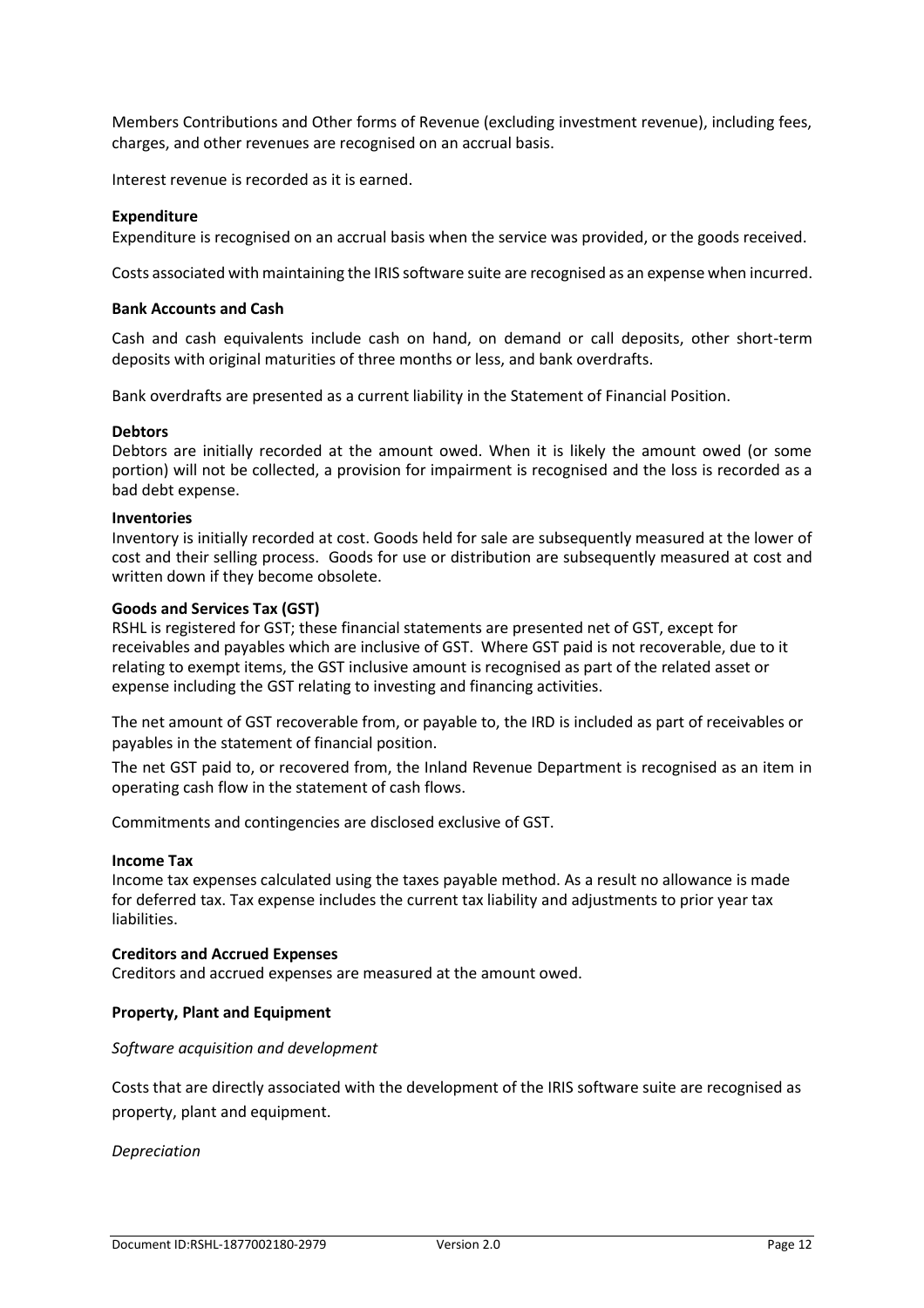Depreciation begins when the asset is available for use and ceases at the date that the asset is derecognised. The depreciation charge for each period is recognised through the Statement of Financial Performance.

The carrying value is depreciated on a straight-line basis over its useful life. The useful life and associated depreciation rate for the IRIS software suite is 10 years and 10%. Revising changing to 20% over five years

Where software in this category is replaced, upgraded or determined by RSHL to be of no further operational benefit, a change in value will be recognised through the Statement of Financial Performance. This change in value will be the difference between the carrying value of the original item and its fair value.

### **Critical Accounting Estimates and Assumptions**

In preparing these financial statements, RSHL has made estimates and assumptions concerning the future. These estimates and assumptions may differ from the subsequent actual results. Estimates and assumptions are continually evaluated and are based on historical experience and other factors, including expectations or future events that are believed to be reasonable under the circumstances.

### **Additional Disclosure**

The Companies Act 1993 requires disclosure of the amount of donations, audit fees, fees for other services from the auditor, and the number of employees of the company who received remuneration and other benefits above \$100,000 per annum, in brackets of \$10,000.